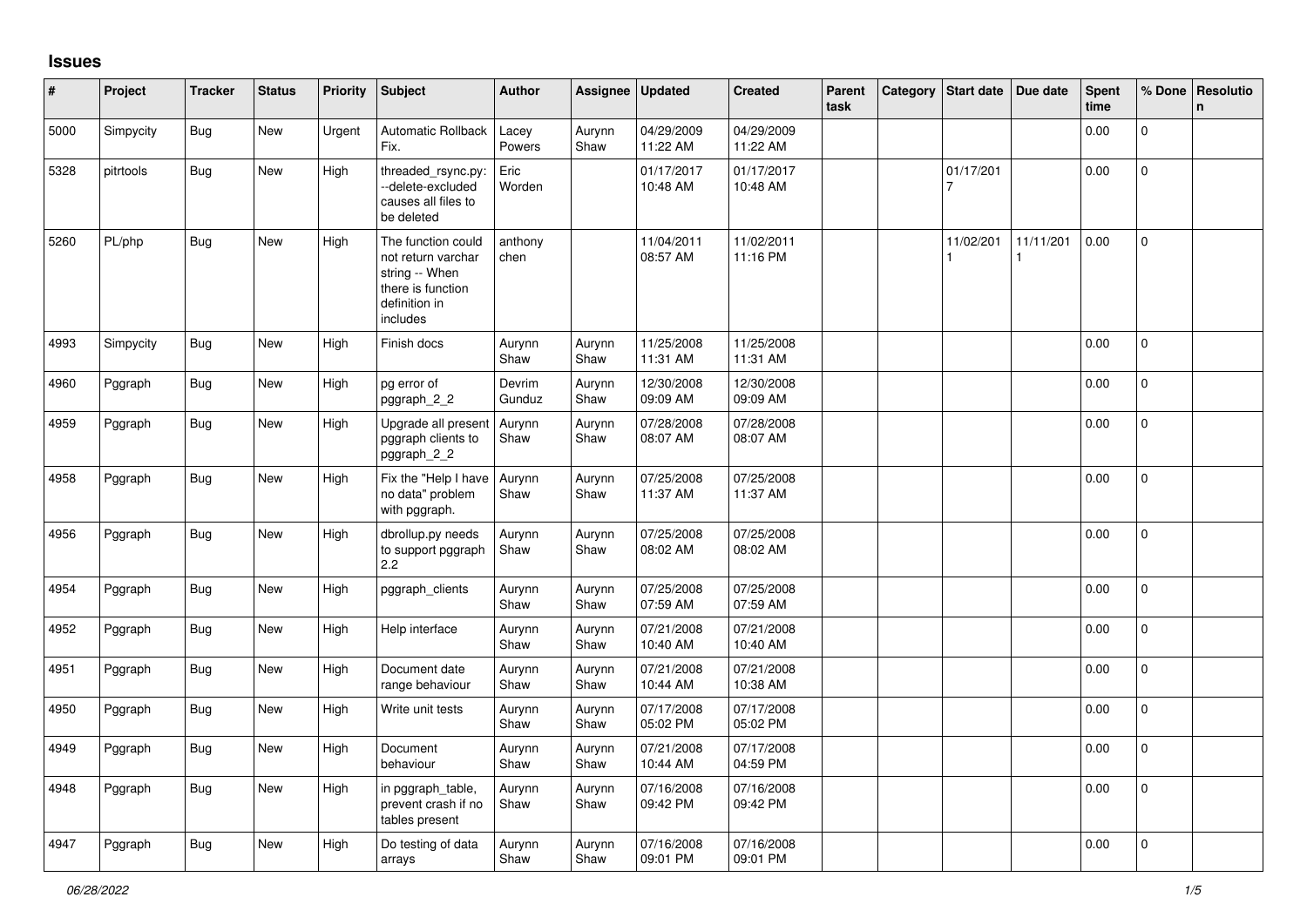| #    | Project             | <b>Tracker</b> | <b>Status</b> | Priority | Subject                                                        | <b>Author</b>    | Assignee         | <b>Updated</b>         | <b>Created</b>         | <b>Parent</b><br>task | Category | Start date     | Due date  | Spent<br>time | % Done         | Resolutio<br>$\mathsf{n}$ |
|------|---------------------|----------------|---------------|----------|----------------------------------------------------------------|------------------|------------------|------------------------|------------------------|-----------------------|----------|----------------|-----------|---------------|----------------|---------------------------|
| 4945 | Pggraph             | <b>Bug</b>     | New           | High     | Force all graphs to<br>abort if non-specific<br>data specified | Aurynn<br>Shaw   | Aurynn<br>Shaw   | 07/16/2008<br>10:14 PM | 07/15/2008<br>03:32 PM |                       |          |                |           | 0.00          | $\overline{0}$ |                           |
| 4940 | Pggraph             | <b>Bug</b>     | <b>New</b>    | High     | Remove prefixes                                                | Aurynn<br>Shaw   | Aurynn<br>Shaw   | 07/14/2008<br>11:05 AM | 07/14/2008<br>11:05 AM |                       |          |                |           | 0.00          | $\Omega$       |                           |
| 4937 | Pggraph             | <b>Bug</b>     | New           | High     | Modification of DB<br>Client code for date<br>ranges           | Aurynn<br>Shaw   | Aurynn<br>Shaw   | 07/16/2008<br>10:14 PM | 07/14/2008<br>10:45 AM |                       |          |                |           | 0.00          | $\mathbf 0$    |                           |
| 4936 | Pggraph             | <b>Bug</b>     | <b>New</b>    | High     | Modify averaging<br>functions                                  | Aurynn<br>Shaw   | Aurynn<br>Shaw   | 07/14/2008<br>10:12 AM | 07/14/2008<br>10:11 AM |                       |          |                |           | 0.00          | $\Omega$       |                           |
| 4901 | Pggraph             | Feature        | New           | High     | pggraph_table<br>doesn't list tables                           | bford -          | Aurynn<br>Shaw   | 12/30/2008<br>01:56 PM | 12/29/2006<br>05:18 PM |                       |          |                |           | 0.00          | $\mathbf 0$    |                           |
| 4873 | Odbcng              | Feature        | New           | High     | Win64 version                                                  | bford -          | bford -          | 07/23/2008<br>02:21 AM | 07/23/2008<br>02:21 AM |                       |          |                |           | 0.00          | $\mathbf{0}$   |                           |
| 4872 | Odbcng              | <b>Bug</b>     | <b>New</b>    | High     | ODBCng +<br><b>UNICODE</b>                                     | bford -          | bford -          | 04/24/2008<br>08:55 AM | 04/24/2008<br>08:55 AM |                       |          |                |           | 0.00          | 0              |                           |
| 4868 | Odbcng              | Feature        | New           | High     | Test environment                                               | bford -          | bford -          | 11/28/2007<br>02:22 PM | 11/27/2007<br>08:48 PM |                       |          |                |           | 0.00          | $\mathbf 0$    |                           |
| 4866 | Odbcng              | Feature        | New           | High     | please post test<br>cases                                      | bford -          | bford -          | 11/16/2007<br>08:21 PM | 11/16/2007<br>08:21 PM |                       |          |                |           | 0.00          | 0              |                           |
| 5350 | PL/php              | <b>Bug</b>     | <b>New</b>    | Normal   | Fwd: Telcel red                                                | briana26c -      |                  | 11/09/2018<br>09:47 PM | 11/09/2018<br>09:47 PM |                       |          |                |           | 0.00          | $\Omega$       |                           |
| 5349 | PL/php              | <b>Bug</b>     | <b>New</b>    | Normal   | Telcel red                                                     | briana26c -      |                  | 11/04/2018<br>11:06 AM | 11/04/2018<br>11:06 AM |                       |          |                |           | 0.00          | $\Omega$       |                           |
| 5345 | postgres_fdw        | Bug            | New           | Normal   | Follow-up                                                      | Karen<br>Edwards |                  | 11/28/2017<br>03:16 PM | 11/28/2017<br>03:16 PM |                       |          |                |           | 0.00          | 0              |                           |
| 5340 | postgresql-sn<br>ap | Task           | New           | Normal   | Change package<br>name                                         | Ivan<br>Lezhnjov | Ivan<br>Lezhnjov | 08/02/2017<br>11:44 PM | 08/02/2017<br>11:44 PM |                       |          | 08/02/201      | 08/04/201 | 0.00          | $\overline{0}$ |                           |
| 5339 | postgresql-sn<br>ap | Task           | <b>New</b>    | Normal   | Explore tracks<br>feature                                      | Ivan<br>Lezhnjov | Ivan<br>Lezhnjov | 06/09/2017<br>03:47 AM | 06/09/2017<br>03:47 AM |                       |          | 06/09/201      | 06/16/201 | 0.00          | $\mathbf 0$    |                           |
| 5331 | postgresql-sn<br>ap | <b>Bug</b>     | New           | Normal   | PgBackRest                                                     | Joshua<br>Drake  |                  | 02/10/2017<br>09:56 AM | 02/10/2017<br>09:56 AM |                       |          |                |           | 0.00          | $\Omega$       |                           |
| 5326 | postgres fdw        | Bug            | New           | Normal   | <b>Ubuntu Users</b><br><b>Email List</b>                       | Melony<br>Scheid |                  | 11/15/2016<br>07:03 AM | 11/15/2016<br>07:03 AM |                       |          |                |           | 0.00          | $\overline{0}$ |                           |
| 5321 | postgresql-sn<br>ap | Task           | <b>New</b>    | Normal   | Make postgres a<br>systemd daemon                              | Ivan<br>Lezhnjov |                  | 10/28/2016<br>06:34 AM | 10/28/2016<br>06:34 AM |                       |          | 10/28/201<br>6 |           | 0.00          | 0              |                           |
| 5318 | postgres_fdw        | <b>Bug</b>     | New           | Normal   | C-Level, VP-Level,<br>Directors and<br><b>Manager Contacts</b> | Tatum Lau        |                  | 06/08/2016<br>07:52 AM | 06/08/2016<br>07:52 AM |                       |          |                |           | 0.00          | 0              |                           |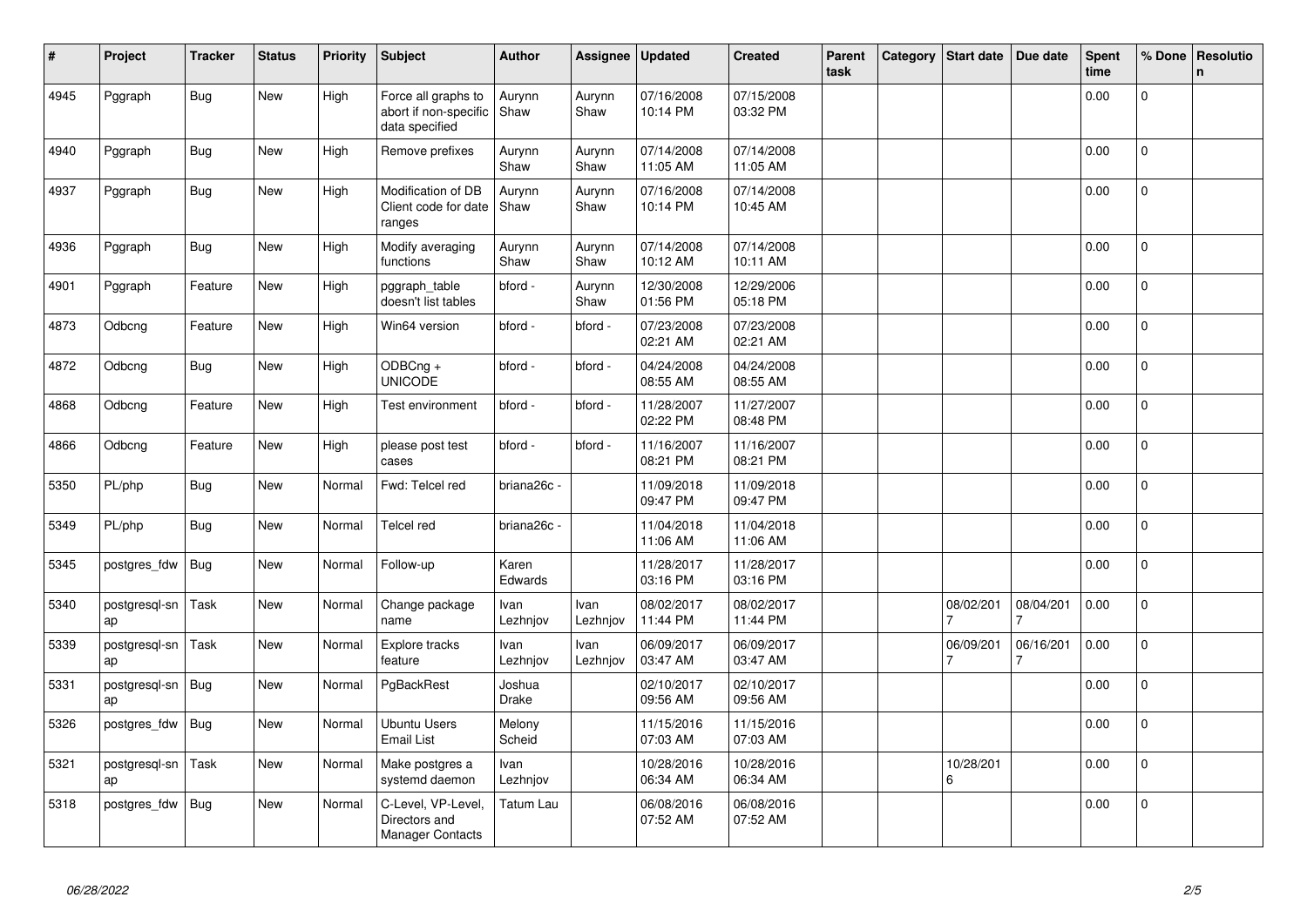| #    | Project      | <b>Tracker</b>   | <b>Status</b> | <b>Priority</b> | <b>Subject</b>                                                    | <b>Author</b>        | Assignee          | <b>Updated</b>         | <b>Created</b>         | Parent<br>task | Category | <b>Start date</b>           | Due date       | <b>Spent</b><br>time | % Done              | Resolutio<br>n |
|------|--------------|------------------|---------------|-----------------|-------------------------------------------------------------------|----------------------|-------------------|------------------------|------------------------|----------------|----------|-----------------------------|----------------|----------------------|---------------------|----------------|
| 5317 | postgres_fdw | <b>Bug</b>       | New           | Normal          | Jonie Bittenbender                                                | Jonie<br>Bittenbende |                   | 01/26/2016<br>10:56 PM | 01/26/2016<br>10:56 PM |                |          |                             |                | 0.00                 | 0                   |                |
| 5316 | postgres_fdw | <b>Bug</b>       | New           | Normal          | (no subject)                                                      | Julieta<br>Clubb     |                   | 01/18/2016<br>04:11 AM | 01/18/2016<br>04:11 AM |                |          |                             |                | 0.00                 | $\mathbf 0$         |                |
| 5315 | pitrtools    | Feature          | New           | Normal          | cmd_standby: Data<br>Directory vs.<br>Configuration<br>Directory? | Michael<br>Vitale    | Michael<br>Vitale | 05/14/2015<br>03:57 PM | 05/14/2015<br>03:57 PM |                |          | 05/14/201<br>5              |                | 0.00                 | $\mathbf 0$         |                |
| 5312 | postgres_fdw | <b>Bug</b>       | New           | Normal          | <b>AutoDesk Users</b>                                             | Kina<br>Lawrence     |                   | 03/09/2015<br>07:36 AM | 03/09/2015<br>07:36 AM |                |          |                             |                | 0.00                 | $\mathbf{0}$        |                |
| 5303 | postgres_fdw | Bug              | New           | Normal          | [SPAM] Good<br>shoes good prices                                  | Alvherre -           |                   | 05/11/2014<br>09:24 AM | 05/11/2014<br>09:24 AM |                |          |                             |                | 0.00                 | $\overline{0}$      |                |
| 5301 | postgres_fdw | <b>Bug</b>       | New           | Normal          | My husband loves<br>Jacob & Co                                    | Postgres<br>fdw      |                   | 05/08/2014<br>03:17 AM | 05/08/2014<br>03:17 AM |                |          |                             |                | 0.00                 | 0                   |                |
| 5292 | postgres_fdw | Bug              | New           | Normal          | [SPAM] Good<br>shoes good prices                                  | Ladyregina           |                   | 04/11/2014<br>02:06 PM | 04/11/2014<br>02:06 PM |                |          |                             |                | 0.00                 | 0                   |                |
| 5291 | postgres_fdw | Bug              | New           | Normal          | Great watches at<br>cut-prices                                    | Jkawasaki -          |                   | 04/11/2014<br>07:30 AM | 04/11/2014<br>07:30 AM |                |          |                             |                | 0.00                 | $\mathbf 0$         |                |
| 5265 | pitrtools    | Feature          | New           | Normal          | Avoid the need to<br>manually edit<br>postgresql.conf<br>files    | Alexey<br>Klyukin    | Alexey<br>Klyukin | 05/22/2013<br>05:40 AM | 09/17/2012<br>04:13 AM |                |          | 09/17/201<br>$\overline{c}$ | 09/30/201<br>2 | 0.00                 | $\mathbf{0}$        |                |
| 5263 | pitrtools    | Discussio<br>n.  | New           | Normal          | PITRTools ini<br>configuration files<br>are too complex           | Alexey<br>Klyukin    | Alexey<br>Klyukin | 05/22/2013<br>05:41 AM | 09/17/2012<br>04:03 AM |                |          | 09/17/201<br>2              | 09/30/201<br>2 | 0.00                 | 0                   |                |
| 5259 | PL/php       | Feature          | New           | Normal          | Add support for<br>anonymous DO<br>blocks.                        | Alexey<br>Klyukin    |                   | 05/27/2011<br>05:52 AM | 05/27/2011<br>05:52 AM |                |          | 05/27/201                   |                | 0.00                 | 0                   |                |
| 5258 | PL/php       | <b>Bug</b>       | New           | Normal          | Get rid of the<br>trusted PL/PHP                                  | Alexey<br>Klyukin    |                   | 05/27/2011<br>05:43 AM | 05/27/2011<br>05:43 AM |                |          | 05/27/201                   |                | 0.00                 | $\mathbf 0$         |                |
| 5257 | postgres.js  | Support          | New           | Normal          | method to catch<br>error on<br>connection?                        | Rick<br>Harding      |                   | 05/26/2011<br>09:15 AM | 05/26/2011<br>09:15 AM |                |          | 05/26/201                   |                | 0.00                 | 0                   |                |
| 5256 | PL/php       | Discussio  <br>n | New           | Normal          | Creating a PL/php<br>distribution                                 | Joshua<br>Drake      |                   | 05/26/2011<br>01:44 PM | 05/21/2011<br>06:36 PM |                |          | 05/21/201                   |                | 0.00                 | 0                   |                |
| 5255 | PL/php       | Bug              | New           | Normal          | support<br><b>TRUNCATE</b><br>triggers                            | Álvaro<br>Herrera    |                   | 05/21/2011<br>04:29 PM | 05/21/2011<br>04:29 PM |                |          | 05/21/201                   |                | 0.00                 | $\mathsf{O}\xspace$ |                |
| 5236 | PL/php       | Feature          | New           | Normal          | pg_raise to PHP<br>Object                                         | Moisés P.<br>Sena    |                   | 07/29/2010<br>11:08 AM | 07/29/2010<br>11:07 AM |                |          | 07/29/201<br>0              |                | 0.00                 | l o                 |                |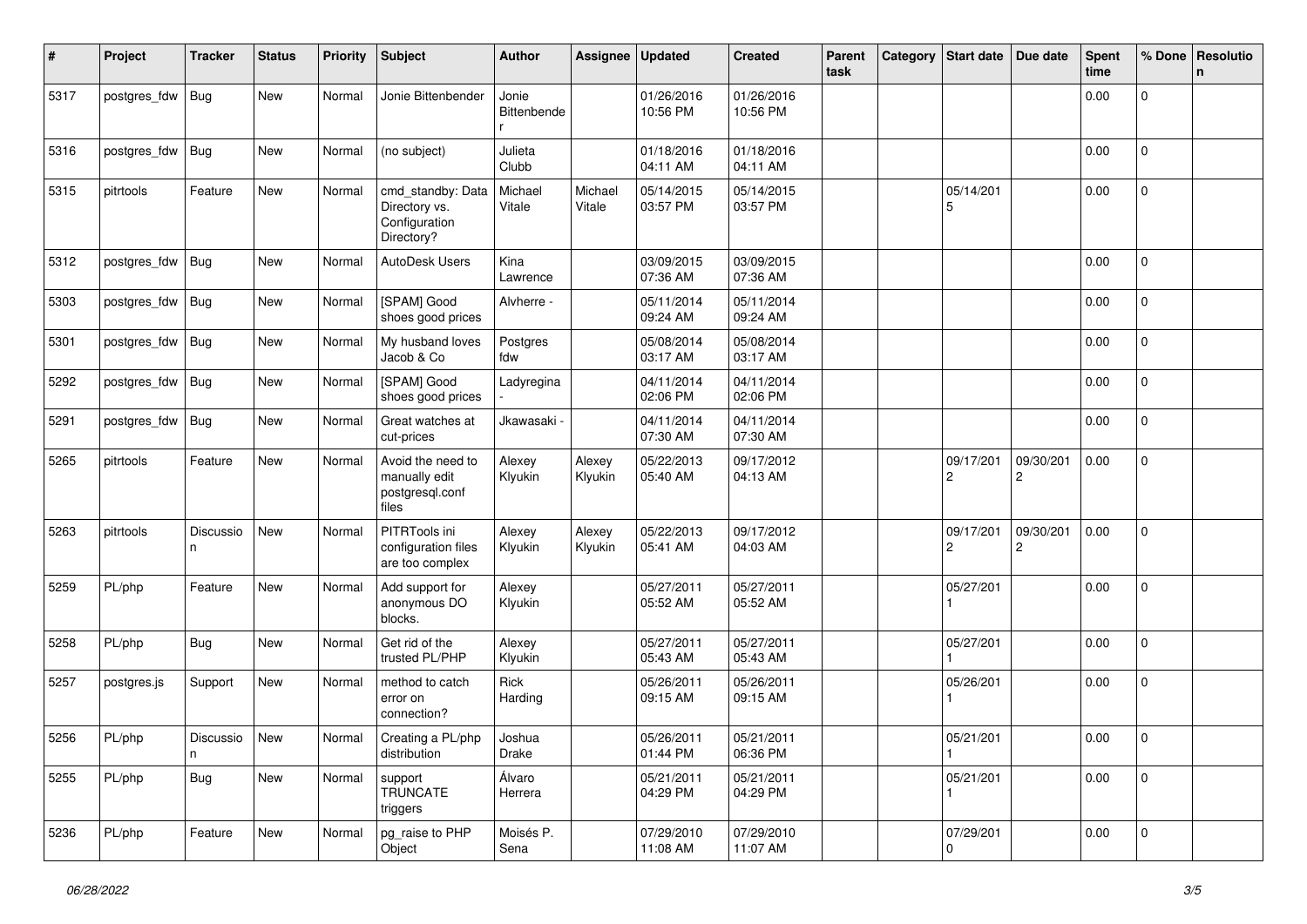| #    | Project             | <b>Tracker</b> | <b>Status</b>   | Priority | Subject                                                | <b>Author</b>                    | Assignee          | <b>Updated</b>         | <b>Created</b>         | <b>Parent</b><br>task | Category | <b>Start date</b>     | Due date  | <b>Spent</b><br>time | % Done         | Resolutio<br>$\mathsf{n}$ |
|------|---------------------|----------------|-----------------|----------|--------------------------------------------------------|----------------------------------|-------------------|------------------------|------------------------|-----------------------|----------|-----------------------|-----------|----------------------|----------------|---------------------------|
| 5235 | PL/php              | Feature        | New             | Normal   | SPI Object and not<br>function                         | Moisés P.<br>Sena                |                   | 07/29/2010<br>10:48 AM | 07/29/2010<br>10:48 AM |                       |          | 07/29/201<br>$\Omega$ |           | 0.00                 | 0              |                           |
| 5225 | PL/php              | <b>Bug</b>     | New             | Normal   | Unable to build<br>PL/php on OS X<br>(PHP 5.3)         | Alexey<br>Klyukin                | Alexey<br>Klyukin | 05/27/2011<br>05:05 AM | 06/29/2010<br>05:25 AM |                       |          | 06/29/201<br>$\Omega$ |           | 0.00                 | $\mathsf{O}$   |                           |
| 4933 | Pggraph             | Feature        | <b>New</b>      | Normal   | Feature requests,<br>pggraph                           | Aurynn<br>Shaw                   | Aurynn<br>Shaw    | 03/12/2008<br>12:44 PM | 03/12/2008<br>12:44 PM |                       |          |                       |           | 0.00                 | $\mathbf 0$    |                           |
| 4932 | Pggraph             | Feature        | New             | Normal   | Have pggraph<br>directly access Wiki Shaw<br>passwords | Aurynn                           | Aurynn<br>Shaw    | 12/31/2007<br>10:28 AM | 12/31/2007<br>10:28 AM |                       |          |                       |           | 0.00                 | 0              |                           |
| 4931 | Pggraph             | Feature        | New             | Normal   | Develop a nagios<br>plugin for pggraph<br>checks       | Devrim<br>Gunduz                 | Aurynn<br>Shaw    | 12/18/2007<br>07:24 PM | 12/18/2007<br>07:24 PM |                       |          |                       |           | 0.00                 | $\overline{0}$ |                           |
| 4926 | Pggraph             | Feature        | <b>New</b>      | Normal   | insert/update/delete   bford -                         |                                  | Aurynn<br>Shaw    | 12/26/2007<br>12:26 PM | 08/20/2007<br>04:15 PM |                       |          |                       |           | 0.00                 | $\Omega$       |                           |
| 4925 | Pggraph             | Feature        | <b>New</b>      | Normal   | Allow graphing<br>specific intervals                   | Darcy<br><b>Buskermole</b><br>n  | Aurynn<br>Shaw    | 10/16/2007<br>10:28 AM | 07/03/2007<br>08:28 AM |                       |          |                       |           | 0.00                 | $\overline{0}$ |                           |
| 5327 | postgresql-sn<br>ap | Feature        | ln.<br>Progress | Normal   | New snap<br>packages to be<br>created                  | Joshua<br>Drake                  | Ivan<br>Lezhnjov  | 12/13/2016<br>08:36 AM | 12/09/2016<br>07:11 AM |                       |          | 12/09/201<br>6        |           | 0.00                 | 40             |                           |
| 4984 | PL/php              | Feature        | ln.<br>Progress | Normal   | Composite Type<br>Argument as table                    | bford -                          |                   | 05/21/2011<br>04:50 PM | 12/15/2005<br>03:38 AM |                       |          |                       |           | 0.00                 | $\Omega$       |                           |
| 4979 | PL/php              | Feature        | In<br>Progress  | Normal   | Add support for<br><b>IN/OUT</b> parameters            | Álvaro<br>Herrera                | Alexey<br>Klyukin | 09/14/2011<br>11:21 AM | 12/05/2005<br>07:37 AM |                       |          |                       | 09/13/201 | 0.00                 | 0              |                           |
| 4972 | PL/php              | Bug            | ln.<br>Progress | Normal   | array $PHP \lt\gt Pg$<br>conversion is<br>broken       | Álvaro<br>Herrera                |                   | 05/21/2011<br>04:50 PM | 11/23/2005<br>11:48 AM |                       |          |                       |           | 0.00                 | $\overline{0}$ |                           |
| 4967 | PL/php              | Feature        | ln.<br>Progress | Normal   | Redesign memory<br>handling                            | Álvaro<br>Herrera                |                   | 05/21/2011<br>04:50 PM | 11/16/2005<br>05:31 PM |                       |          |                       |           | 0.00                 | 0              |                           |
| 4915 | Pggraph             | Feature        | In<br>Progress  | Normal   | insert time should<br>be timestamptz                   | Darcy<br><b>Buskermole</b><br>n. | Aurynn<br>Shaw    | 10/16/2007<br>09:45 AM | 03/21/2007<br>06:35 AM |                       |          |                       |           | 0.00                 | $\Omega$       |                           |
| 4914 | Pggraph             | Feature        | ln.<br>Progress | Normal   | customer feedback                                      | bford -                          | Aurynn<br>Shaw    | 08/20/2007<br>02:37 PM | 03/19/2007<br>08:54 PM |                       |          |                       |           | 0.00                 | $\overline{0}$ |                           |
| 4908 | Pggraph             | Feature        | In<br>Progress  | Normal   | Table statistics<br>tablename                          | bford -                          | Aurynn<br>Shaw    | 08/20/2007<br>02:35 PM | 01/07/2007<br>07:26 PM |                       |          |                       |           | 0.00                 | $\Omega$       |                           |
| 4890 | Pggraph             | Feature        | In<br>Progress  | Normal   | new report(s)                                          | Darcy<br>Buskermole<br>n         | Aurynn<br>Shaw    | 10/16/2007<br>10:20 AM | 09/25/2006<br>10:36 PM |                       |          |                       |           | 0.00                 | $\overline{0}$ |                           |